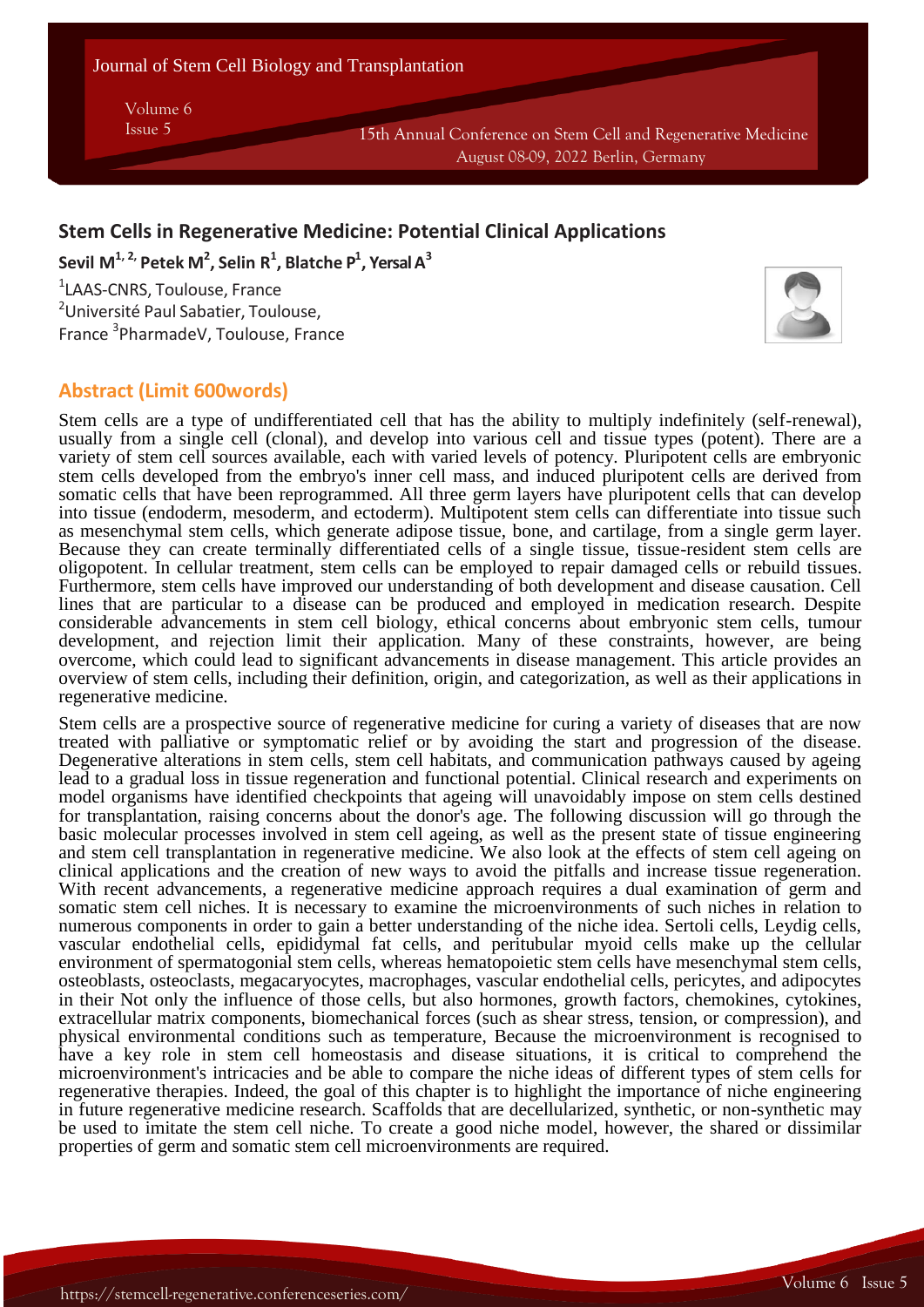Volume 6

Issue 5 15th Annual Conference on Stem Cell and Regenerative Medicine August 08-09, 2022 Berlin, Germany

## **Biography (Limit 200words)**

Sevil is a Senior Nurse Therapist and a researcher who has de-veloped a technique called Rebinding of the Body which helps people recover from hormones; growth factors learn self-help techniques and lead more productive lives. Her in- tersubjective ethnographic study has been published in a text called, "Stem Cells in Regenerative Medicine, Connection and disconnections in Regenerative Medicine treatment". She has published several articles in child and family psychiatry including an extensive literature review called "The Health Impact". Presently, she has a small private practice and she works as a consultant for Cogenz and Thought Leadership and Innovation Foundation. She graduated from the University of Western Ontario with Doctor of Philoso- phy in Nursing in 2009. Her dissertation was "Seeking and Obtaining Help for Regenerative Medicine. To create a good niche mode. To create a good niche model, however, the shared or dissimilar properties of germ and somatic stem cell microenvironments are required. Stem cells can be employed to repair damaged cells or rebuild tissues and completed research in LAAS-CNRS, Toulouse, France.

### **Importance of Research (Limit 200words)**

In theory, the simplest method to regenerative medicine and the one most likely to result in robust regenerative tissue growth would appear to be the use of stem cells themselves, but those that are used in ways that are not predicted to result in robust regenerative tissue growth are rare. They had been mistreated to the point where they were no longer useful tumorigenic. Of course, there was no such methodology at the time. Due to the substantial propensity of hESC to generate teratoma, the idea of employing stem cells directly for transplantation appears to be out of favour with regulators. Selective purging is a similar philosophical approach. Eliminating cancerous cells from the bone marrow, resulting in improved safety Hematopoietic stem cell transplantation has not always been successful. However, given the abundance of cancerous cells, this may be a considerably more difficult task. There is still optimism that mixed populations of tumorigenic and nontumorigenic stem cells can be separated or that the tumorigenic fraction can be targeted selectively. Furthermore, when the molecular processes by which stem and tumour cells are programmed are mapped out, differences will emerge, and those distinct characteristics may pave the way for ways to reduce tumorigenicity while maintaining pluripotency.

### **About institute (Limit 200words)**

LAAS, located in Toulouse, France, is a research unit of the CNRS, the French National Center for Scientific Research, within the Department of Information and Engineering Sciences and Technologies. LAAS is associated to the University of Toulouse (Universities Paul Sabatier, Institut National Polytechnique de Toulouse, Institut National des Sciences Appliquées de Toulouse). The research topics of LAAS, fundamental or applied, are focused on the study of complex sys- tems at different scales with a multidisciplinary and systemic vision and an integrative approach. With 750 researchers, university faculty, technicians, post-docs and PhD students, LAAS is one of the key players in Systems research in the Midi-Pyrénées re-gion, in France and in Europe.



**Volume 10 Issue 4**